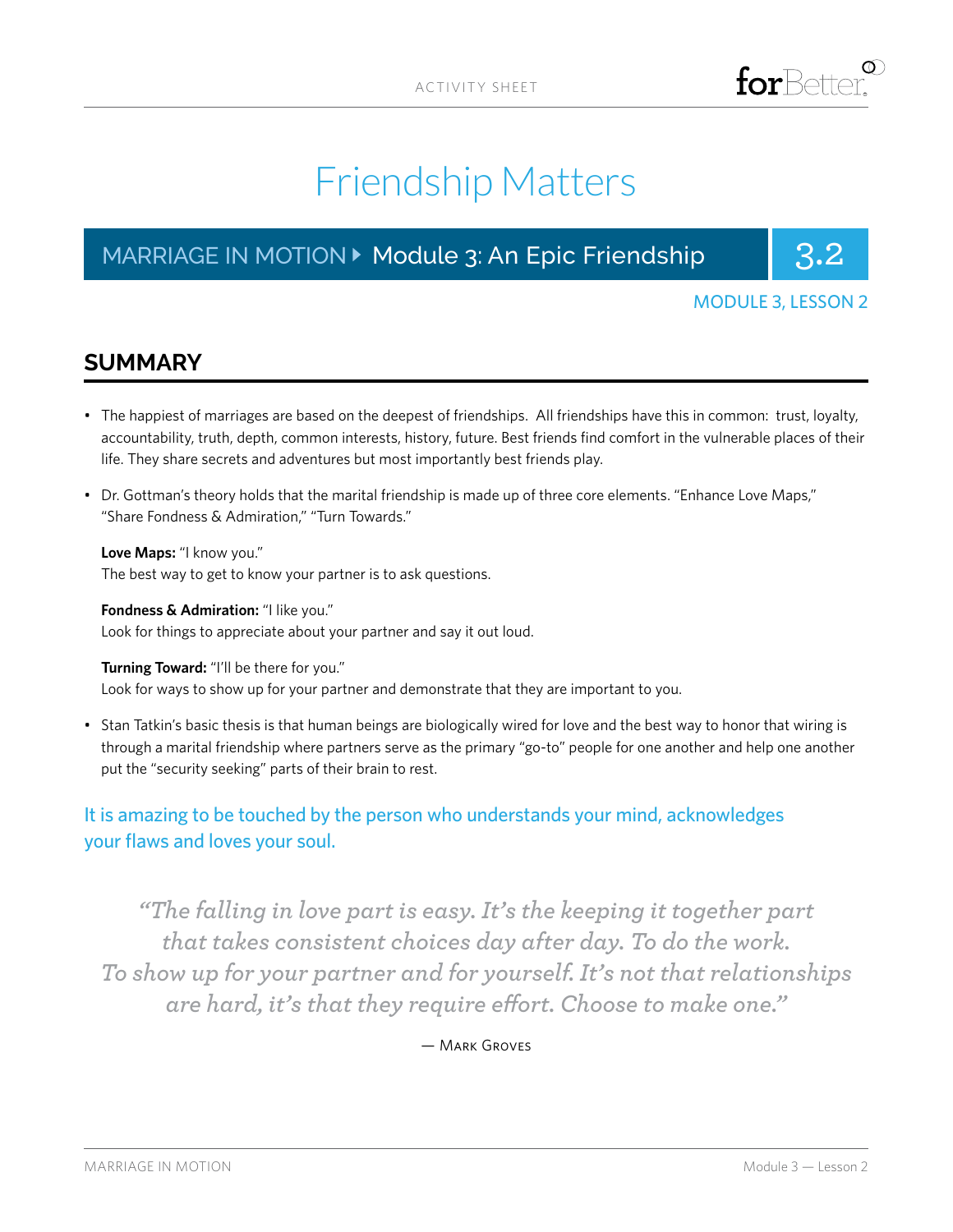# **ACTIVITIES**

This lesson is about how to treat your spouse like your best friend. Dr. Gottman's theory is that the marital friendship is made up of three core elements:

#### **1) Enhance Love Maps; 2) Share Fondness & Admiration; and 3)Turn Towards.**

To be clear, a friendship with your partner means that you "know them," "like them," and "will be there for them." These activities are intended to help strengthen each element of your friendship.

#### I KNOW YOU **1**

Have you ever seen the Newlywed Game? It is an old game show that pits couples against one another — asking each couple to answer personal questions about their relationship, in order to see which couple knows their partner best. In the game, questions range from historical facts about childhood, likes and dislikes, habits, embarrassing moments and more. Some couples on the game show have known each other for decades, while others are newlyweds.

Ultimately —it never really mattered how long a couple had been together. The couples who won the game were the ones who asked a lot of questions and remained curious about their partner throughout their marriage.

This exercise is intended to help get to know your partner better — even if you've been married for years.

**Be sure to set aside sufficient time to ask each other the questions below. Take turns answering the question before moving onto the next.**



**You may already know the answer to these questions. If so, ask your own follow up questions to help glean information you may not know about your partner.**

- **1.** Who was the most influential person in your life? Why? How did they impact you?
- **2.** If you could get a "do-over" and had a chance to go back in time to change an event or circumstance, what would you change?
- **3.** What are you most proud of over the course of your entire life? This year? Today?
- **4.** Have you ever had a recurring dream? If so, what was it? What do you think it means?
- **5.** What is one thing you think I don't know about you?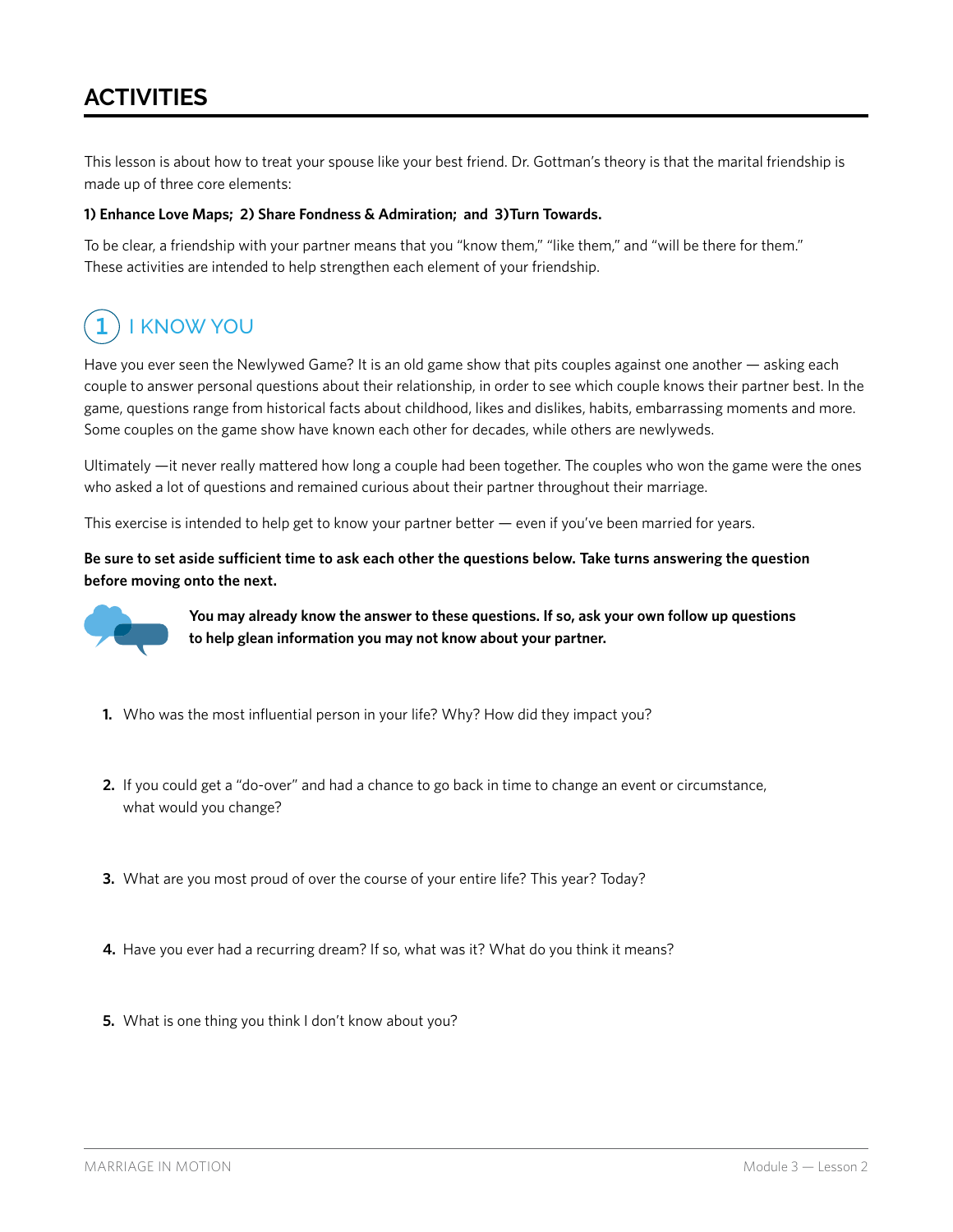

The previous Activity Sheet asked you to begin a daily habit of gratitude, which falls perfectly in line with this element of friendship: "I like you."

**Continue this process of naming and expressing, daily, at least one character or personal trait, skill, or passion you are grateful for in your partner. Share these each day. Here are more questions to help you scan your relationship for the positives:**

- **1.** What have I learned from my partner?
- **2.** What does my partner do that makes my life easier?
- **3.** How does my partner challenge me?
- **4.** How has my partner encouraged me to grow?
- **5.** How has my partner supported me?
- **6.** How has my partner been there for me when I was weak or vulnerable?
- **7.** How has my partner shown selflessness?
- **8.** What about my partner am I physically attracted to?
- **9.** How has my partner cared for me and the people I love?
- **10.**What does my partner do everyday that contributes to our well-being?